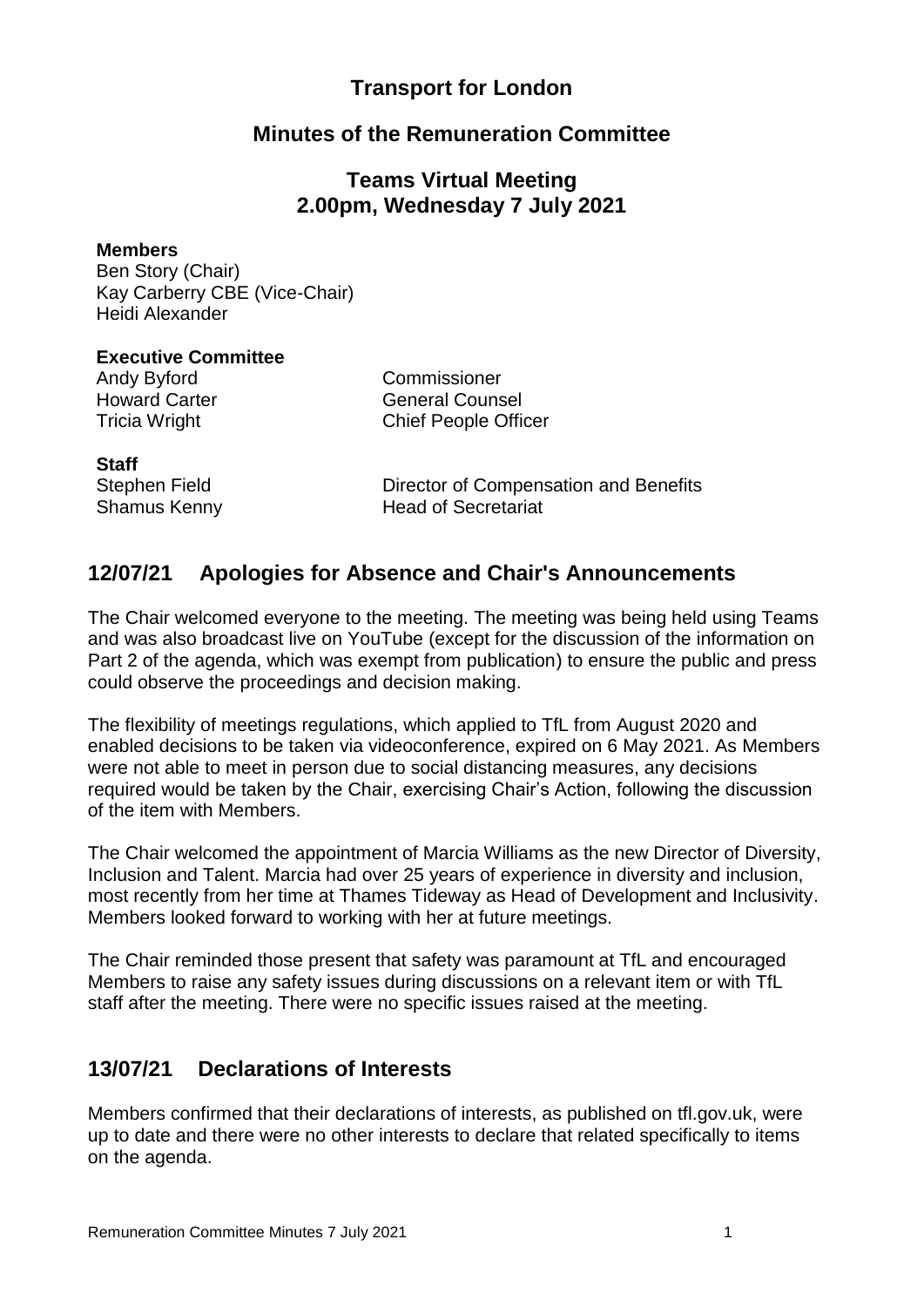### **14/07/21 Minutes of the Meeting of the Committee held on 11 March 2021**

**The Chair, following consultation with the Committee, approved the minutes of the meeting held on 11 March 2021 as a correct record.**

# **15/07/21 Matters Arising, Actions List and Use of Delegated Authority**

The Committee noted that there had been five uses of Chair's Action approving salaries of £100,000 or more since the last meeting. In addition to the four listed in the paper, a further approval had been agreed in relation to Procurement and Supply Chain roles since the publication of the meeting papers. The Chair thanked Members for the prompt responses to these requests, which enabled recruitment processes to be progressed as quickly as possible.

The one outstanding action would be addressed in a paper scheduled for the next meeting.

#### **The Committee noted the updated Actions List and use of delegated authority.**

### **16/07/21 Senior Management Performance Awards**

Tricia Wright and Stephen Field introduced the item, which updated the Committee on the current position regarding TfL's performance award schemes for senior management (Commissioner, Managing Directors, Directors and Payband 4 and 5 Senior Managers) within the context of the recently announced short-term Government funding settlement.

The measures to reduce the spread of the coronavirus pandemic had a significant impact on TfL's finances from March 2020. On 24 June 2020, the Committee had agreed to suspend the performance awards element of the scheme for 2020/21, to defer payment of the 2019/20 awards for 12 months and to consider its position on the scheme for 2021/22 in 2021, due to the uncertainty of TfL's financial position at the time. The Committee had recognised, and reconfirmed at this meeting, that the decision was regretful and impacted staff but was the right thing to do in the circumstances.

Members recognised that the scheme was an integral part of the remuneration package for senior staff. It supported TfL's goals and, being linked to scorecards, ensured that rewards were linked to achievement. The staff covered by the scheme had also been subject to a pay freeze since 2016 and the conditions related to the latest funding settlement sought continued pay restraint. Most senior staff accepted that their remuneration was less than they could achieve in the private sector, as they saw other benefits to working in the public sector.

The pay freezes and withdrawal of performance awards in 2020/21 meant there was significant competitive pressure for senior staff, particularly those with scarce or transferable skills. There had been an increasing exodus of senior talent in recent months, which was causing concern in relation to the ability of TfL to retain and attract staff. There had been six resignations to date in 2021 of staff at Director level and above, compared to seven in 2016-20 along with a higher rate of Band 4 and 5 staff. Many staff were leaving for roles where the remuneration offered was significantly higher than was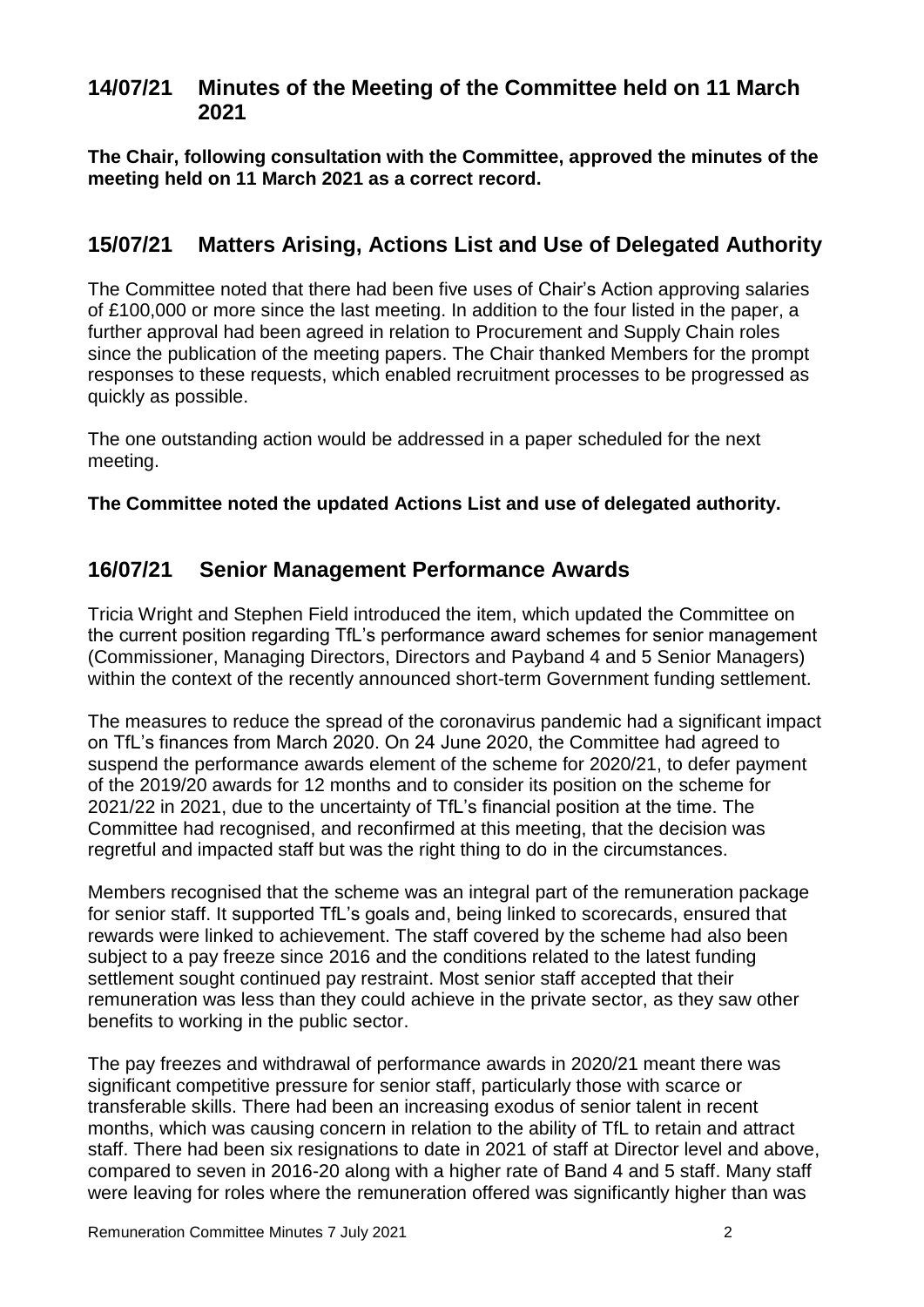possible at TfL. The Commissioner was also concerned that a lot of the talent leaving were from diverse backgrounds.

The Committee recognised the need for pay restraint given TfL's financial position, but that benchmarking showed that pay for many staff was significantly below its competitors. Attraction and retention would continue to be a significant issue if staff were going above and beyond to deliver but were again asked to forgo part of their remuneration package.

Staff were asked to develop options for the performance award scheme for 2021/22. All options would be linked to performance and out-performance against the scorecard and attaining financial sustainability, with payments deferred until TfL no longer required temporary support from government for operational costs. The future paper would include information on competitor organisations and the views of the Department for Transport in relation to meeting the spirit of the current funding conditions on pay.

#### **[Action: Tricia Wright / Stephen Field]**

A paper would be submitted to the Committee in November 2021 on how TfL would continue to attract and retain diverse talent. **[Action: Marcia Williams]**

#### **The Committee noted the paper.**

### **17/07/21 2020/21 Scorecards**

Andy Byford and Tricia Wright introduced the paper, which provided the business performance results as measured by the TfL and delivery business scorecards for the year ended 31 March 2021.

The TfL scorecard, whilst being ambitious and stretching, captured the outcomes and milestones required over 2020/21 to deliver the Business Plan and Budget. Given the high level of uncertainty and the need to focus on the short term, TfL set out an immediate scorecard (H1) to cover the first half of the performance year. The H1 scorecard was focused on short-term priorities to ramp up services to support the restart of the economy and was aligned to the requirements of the funding agreement in place at the time. The H2 scorecard covered the second half of the performance year, which was recovery focused with a return to core safety and people priorities and an emphasis on active travel and reducing carbon emissions.

The scorecards of the four delivery businesses captured how the TfL scorecard translated into what each individual business needed to achieve, focusing more on leading measures.

On 27 May 2021, following consultation with its members, the Chair of the Audit and Assurance Committee considered and signed-off an Assurance Review on the scorecard results undertaken by TfL's Risk and Assurance Directorate.

The Committee noted the significant amount of work undertaken over the last year, which had been severely impacted by the coronavirus pandemic. TfL had continued to operate services and deliver projects, with enhanced cleaning regimes and other Covidsafe measures, while managing the impact on staff, many of whom had contracted Covid-19 or had to self-isolate. There had also been 90 staff and contractor fatalities due to Covid-19, which impacted their colleagues as well as their families and friends. TfL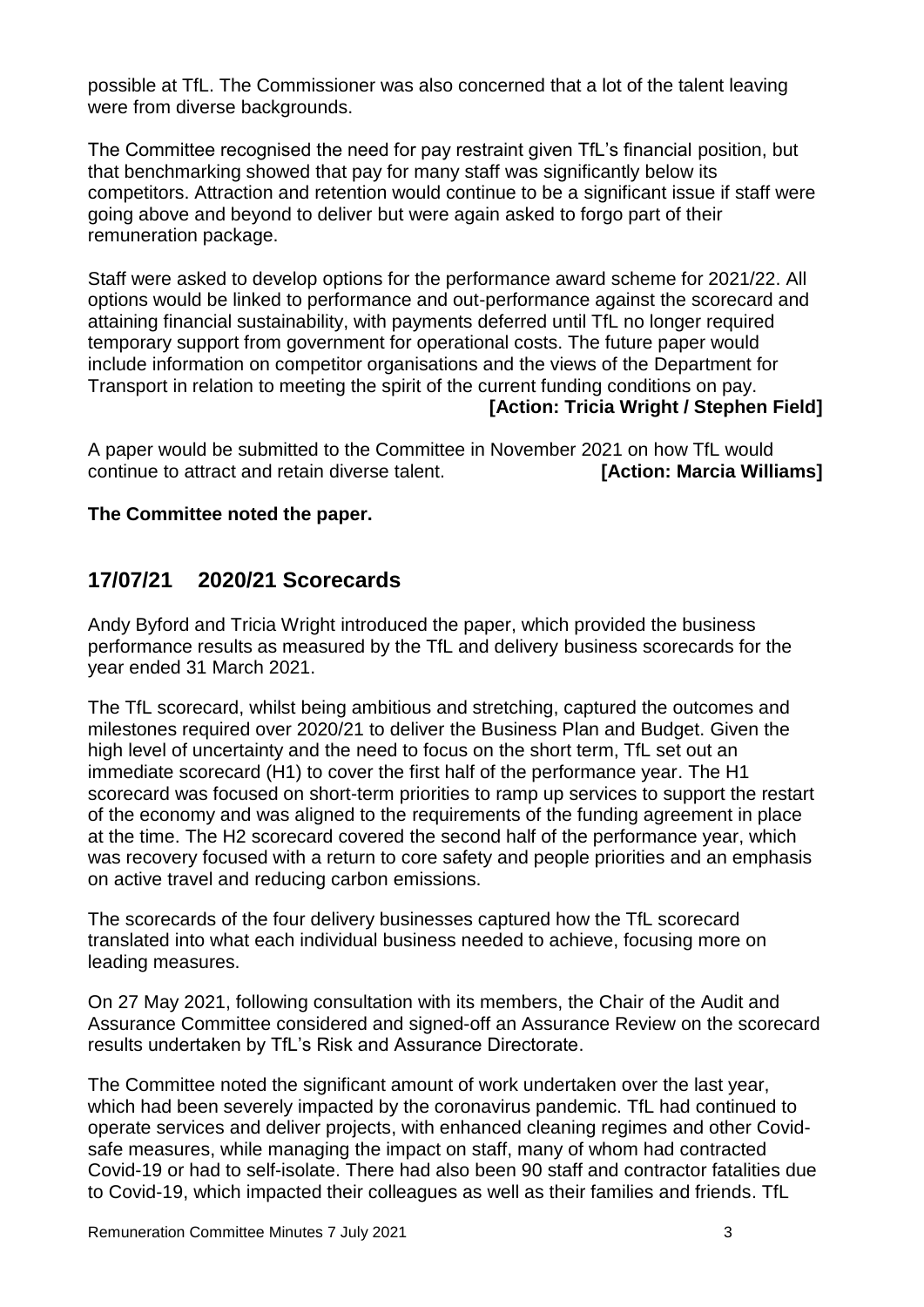also had to manage the impact of the coronavirus pandemic on its finances, including the use of resource to facilitate discussions with government on funding and meeting the conditions of the funding settlements.

The Commissioner was pleased with the scorecard outturn in an extraordinary year, which had seen customer confidence maintained. TfL continued to have a good safety record and delivered on capital project milestones despite a temporary Safe Stop at the early stages of the coronavirus pandemic to reconfigure working arrangements to reduce the risks to staff.

The Committee noted that the scorecards showed some reds against safety metrics, such as the rise in cycle and motorcycle fatalities and an increase in falls on buses, which had also occurred for other transport operators. The increase in assaults on staff were a concern and were being followed up. The safety metrics were considered at the recent meeting of the Safety, Sustainability and Human Resources Panel, which acknowledged the good performance in the circumstances but cautioned against any complacency. Safety was the top priority for TfL and the Executive Committee kept all safety metrics under close review.

**The Committee noted the delivery against scorecards for 2020/21.**

# **18/07/21 Performance Assessments 2020/21**

Andy Byford introduced the item, including the information on Part 2 of the agenda, which summarised the performance assessments for those staff within the remit of the Committee. On 24 June 2020, the Committee had agreed that the senior management performance award schemes would be suspended for the 2020/21 financial year but that it was critical that TfL continued to manage performance effectively.

The Commissioner had set out two key priorities when he joined TfL, which had been accepted and adapted by the Executive Committee:

- (a) to lead TfL through and beyond the coronavirus pandemic, by rebuilding ridership, finances and the capability and morale of staff. This now included a commitment to a more diverse organisation with a clear vision; and
- (b) to complete the Crossrail project and deliver the Elizabeth line into full service as soon as possible. This had been expanded to include delivery of the following major projects the extension of the Northern line, the Bank station capacity project and Barking Riverside, along with commitments to a focus on a green organisation.

The organisation had made good progress in all areas, while taking on additional workload as a result of the coronavirus pandemic, initially to manage the crisis, including operational delivery and in securing additional funding for TfL and Crossrail. Across TfL and its contractors, people had gone above and beyond their day jobs, working outside of their comfort zones to look after their teams and deliver for London. The Committee expressed its thanks to the Commissioner and his leadership team for their professionalism and ability to deliver services and make key decisions in such a novel situation.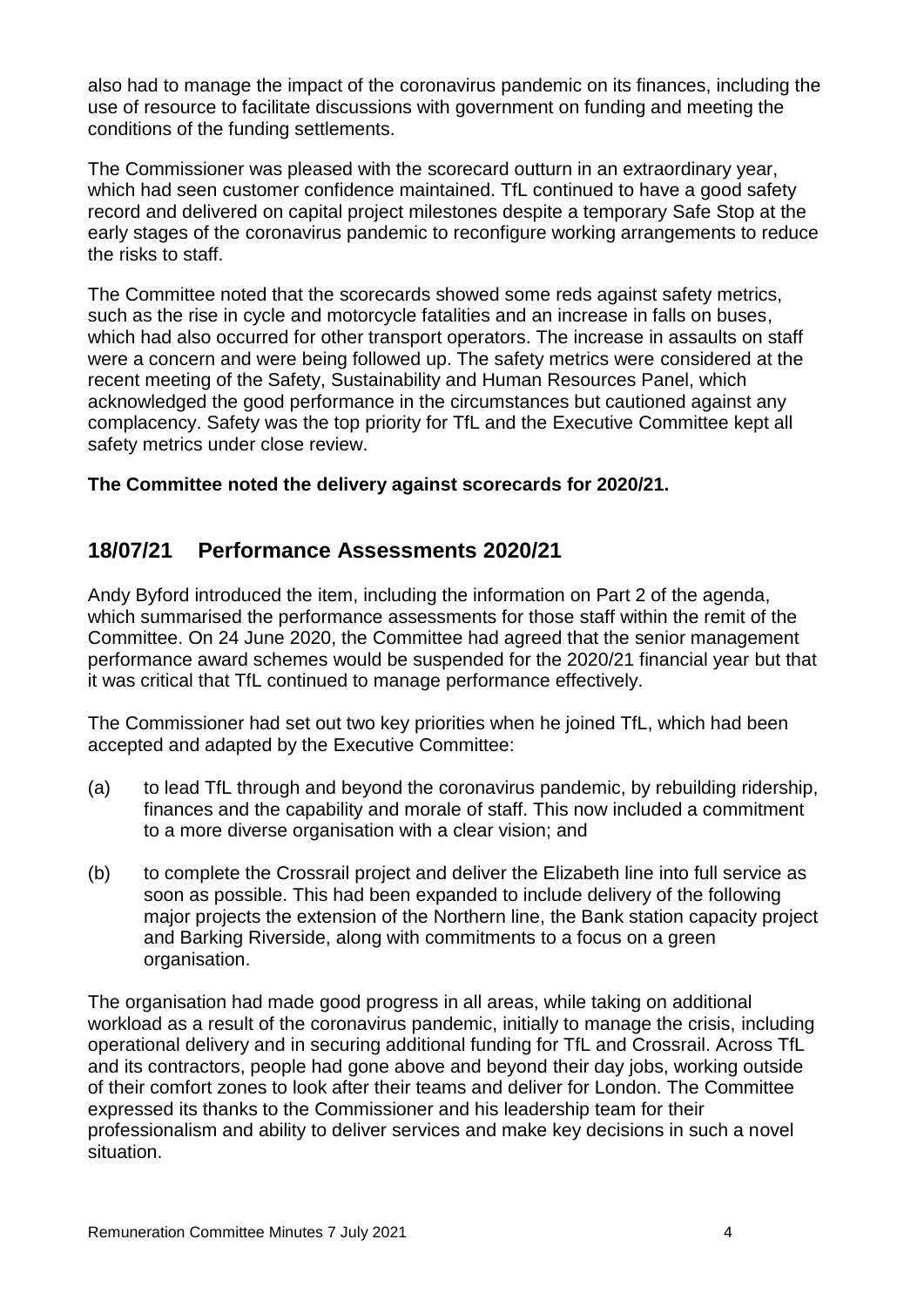The Committee reviewed the performance assessments for those individuals under its direct accountability. The General Counsel and Head of Secretariat left the meeting for the discussion of the individual performance assessments and the Chief People Officer and Commissioner left the meeting for the discussion on their performance.

The Committee supported the assessments made against individual staff and again acknowledged the significant contribution each had made during an extraordinary and challenging year.

**The Committee noted the paper and the supplementary information on Part 2 of the agenda.**

# **19/07/21 Members' Suggestions for Future Discussion Items**

Howard Carter introduced the item.

The Committee agreed that the meeting on 10 November 2021 would consider the attraction and retention of a diverse workforce, as requested earlier in the meeting, and bring forward the wider update paper on workforce and talent, currently scheduled for March 2022.

#### **The Committee noted the forward plan.**

# **20/07/21 Any Other Business the Chair Considers Urgent**

There was no other urgent business to discuss.

#### **21/07/21 Date of Next Meeting**

The next scheduled meeting of the Committee was Wednesday 10 November 2021 at 10am.

Arrangements would be made for the Committee to consider options in relation to Senior Management Performance Awards for 2021/22 (Minute 16/07/21).

# **22/07/21 Exclusion of the Press and Public**

**The Committee agreed to exclude the press and public from the meeting, in accordance with paragraphs 1, 3 and 5 of Schedule 12A to the Local Government Act 1972 (as amended), in order to consider the exempt information on Performance Assessments 2020/21 which contained information relating to individuals, the business affairs of TfL and where a claim to legal professional privilege could be made.**